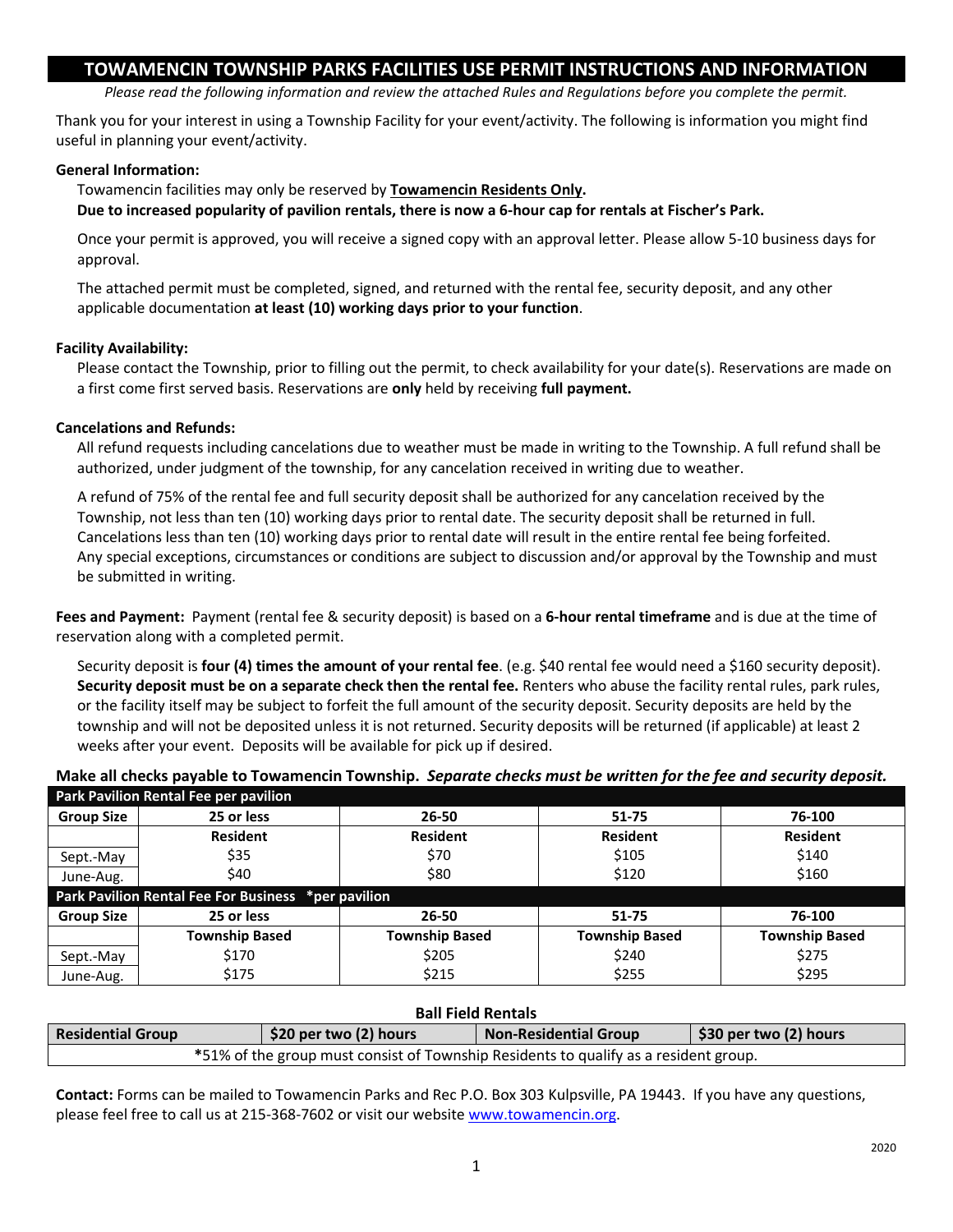| <b>Towamencin Township Parks Facilities Use Permit</b>                               |        |       |             |                     |      |  |  |
|--------------------------------------------------------------------------------------|--------|-------|-------------|---------------------|------|--|--|
| Input your information $-\alpha$ <i>ll correspondence will be sent to this user.</i> |        |       |             |                     |      |  |  |
| <b>Application Date:</b>                                                             |        |       |             | <b>Rental Date:</b> |      |  |  |
| Purpose of Use:                                                                      |        |       |             | <b>Rental Time:</b> | to   |  |  |
| Estimated # of Guests (Max of 100 per group):                                        |        |       | Group Name: |                     |      |  |  |
| Name:                                                                                |        |       |             |                     |      |  |  |
| Street:                                                                              |        | City: |             |                     | Zip: |  |  |
| Phone:                                                                               | Email: |       |             |                     |      |  |  |
| Pavilion Rentals at Fischer's Park have a 6-hour maximum                             |        |       |             |                     |      |  |  |

|                                                                       | <b>Please select your facility</b><br>() indicates pavilion capacity |                             |  |                                              |  |        |
|-----------------------------------------------------------------------|----------------------------------------------------------------------|-----------------------------|--|----------------------------------------------|--|--------|
| Fischer's Park - pavilion locations can be found on the map on page 6 |                                                                      |                             |  | <b>Bustard Park</b>                          |  |        |
|                                                                       | <b>Bull Pen Pavilion (100)</b>                                       | Creek side Pavilion(50) *   |  | Pavilion (75)                                |  | Field: |
|                                                                       | <b>Beck's Pavilion (75)</b>                                          | Carriage House (50) *       |  | * indicates no electric hook-ups at pavilion |  |        |
|                                                                       | <b>Arneth Entertainment Center</b>                                   | <b>Meadow View (40) NEW</b> |  |                                              |  |        |
|                                                                       |                                                                      | Other:                      |  |                                              |  |        |

**Butch Clemens General Purpose Field**

**\* The Stable Pavilion is not available to rent at this time**

#### **Sign and Date Agreement and Liability Waiver and Release**

The undersigned, individually, and on behalf of the above mentioned group, hereby release, agree, for myself, my heirs, executors, administrators, and assigns, forever remise, release and discharge Towamencin Township, its directors, officers, members, agents, supervisors, and any other representative related to any and all park activities, and their heirs, executors, administrators, and assigns from any and all actions, causes of all actions, suits, debts, accounts, controversies, damages, claims and demands, whatsoever, which I or my legal representative may have or acquire against Towamencin Township or its directors, officers, members, agents, supervisors and any other representative related to the program, by reason of any loss resulting from personal injury or property damage, which may occur during, in connection with or by reason of my use and attendance on any portion of a Towamencin Park.

I agree that Towamencin Township shall have the right, at its discretion, to enforce rules of conduct and/or terminate my participation and/or use of the Park and its facilities for failure to act in conformance thereof, or for actions or conduct detrimental to or incompatible with the welfare, comfort, harmony or interest of the group or the Park as a whole.

I hereby grant Towamencin Township and any of the directors, supervisors, officers, members, agents and other representatives full authority to take whatever action, in their discretion, is determined to be necessary regarding my health, safety and welfare, and I fully release Towamencin Twp and any of the directors, supervisors, officers, members, agents and other representatives from any liability for such actions, as set forth herein.

PLEASE NOTE: If you are having your event catered the Township requires a copy of that organization's or company's liability insurance be attached to your application. Recreational equipment (i.e. moon bounces, dunking booths, etc) is discouraged. Please see Liability Waiver and Release, pg 3.

User Signature: \_\_\_\_\_\_\_\_\_\_\_\_\_\_\_\_\_\_\_\_\_\_\_\_\_\_\_\_\_\_\_\_\_\_\_\_\_\_\_\_\_\_\_\_\_\_\_ Date: \_\_\_\_\_\_\_\_\_\_

Authorized By: \_\_\_\_\_\_\_\_\_\_\_\_\_\_\_\_\_\_\_\_\_\_\_\_\_\_\_\_\_\_\_\_\_\_\_\_\_\_\_\_\_\_\_\_\_\_\_\_ Date: \_\_\_\_\_\_\_\_\_\_

Towamencin Administration

| <b>*** TOWNSHIP USE ONLY ***</b> |           |                            |       |  |  |  |
|----------------------------------|-----------|----------------------------|-------|--|--|--|
| <b>Rental Fee:</b>               | Check # : |                            |       |  |  |  |
| Security Deposit:                | Check # : | Security Deposit Returned: | Date: |  |  |  |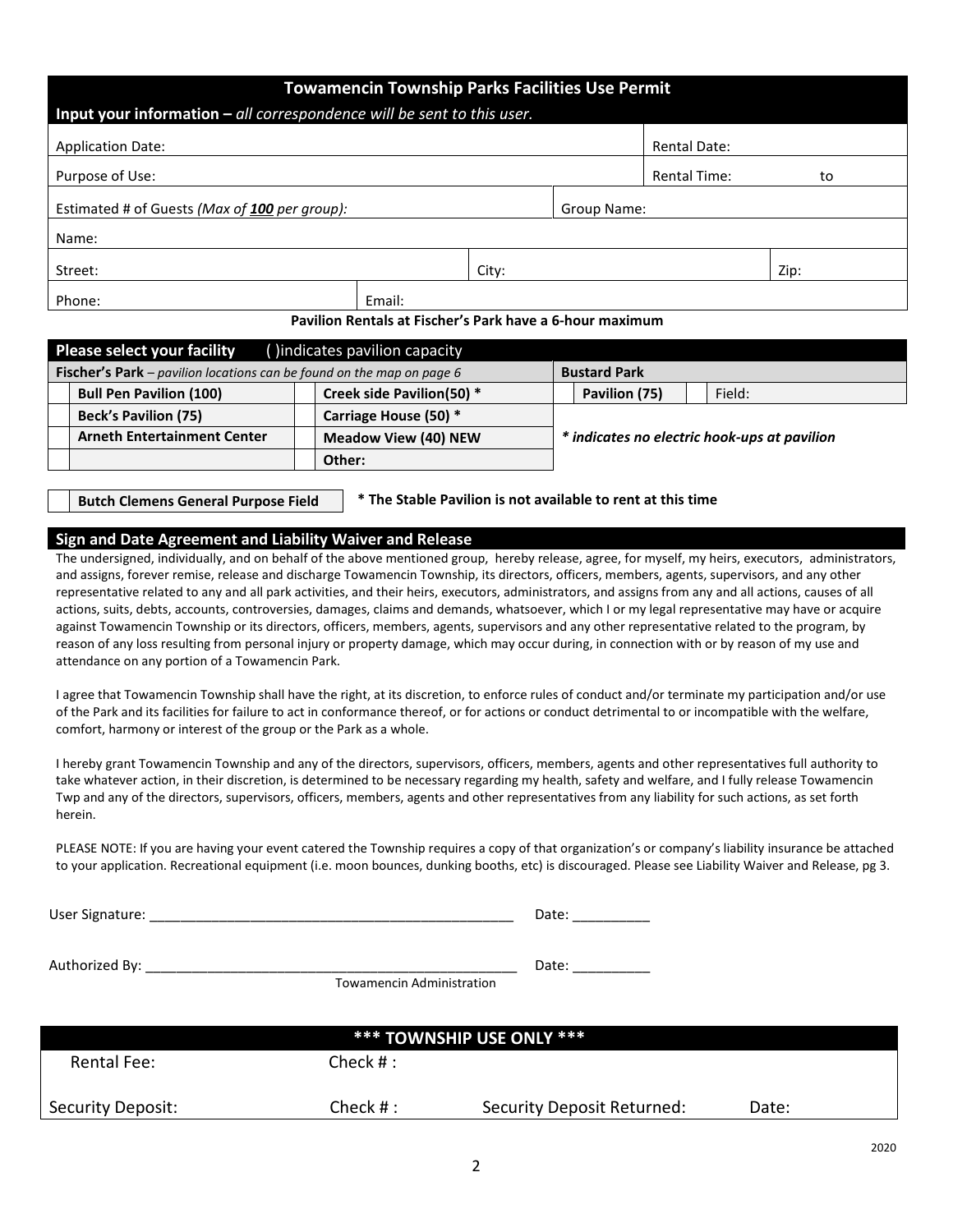# **LIABILITY WAIVER AND RELEASE**

The undersigned, individually, and on behalf of The Computer Computer (Group Name) hereby release, agree, for myself, my heirs, executors, administrators, and assigns, forever remise, release and discharge Towamencin Township, its directors, officers, members, agents, supervisors, and any other representative related to any and all park activities, and their heirs, executors, administrators, and assigns from any and all actions, causes of all actions, suits, debts, accounts, controversies, damages, claims and demands, whatsoever, which I or my legal representative may have or acquire against Towamencin Township or its directors, officers, members, agents, supervisors and any other representative related to the program, by reason of any loss resulting from personal injury or property damage, which may occur during, in connection with or by reason of my use and attendance on any portion of a Towamencin Park.

I agree that Towamencin Township shall have the right, at its discretion, to enforce rules of conduct and/or terminate my participation and/or use of the Park and its facilities for failure to act in conformance thereof, or for actions or conduct detrimental to or incompatible with the welfare, comfort, harmony or interest of the group or the Park as a whole.

I hereby grant Towamencin Township and any of the directors, supervisors, officers, members, agents and other representatives full authority to take whatever action, in their discretion, is determined to be necessary regarding my health, safety and welfare, and I fully release Towamencin Twp and any of the directors, supervisors, officers, members, agents and other representatives from any liability for such actions, as set forth herein.

(Signature of Applicant)

\_\_\_\_\_\_\_\_\_\_\_\_\_\_\_\_\_\_\_\_\_\_\_\_\_\_\_\_\_\_\_\_\_

\_\_\_\_\_\_\_\_\_\_\_\_\_\_\_\_\_\_\_\_\_\_\_\_\_\_\_\_\_\_\_\_\_

Date

Do you require access to outside water hydrant faucets (for cooking and drinking purposes ONLY)? Yes No

PLEASE NOTE: If you are having your events catered or are bringing in recreational equipment (i.e.; moon bounces, dunking booths, etc.) the Township requires a copy of that organization's liability insurance be attached to your application.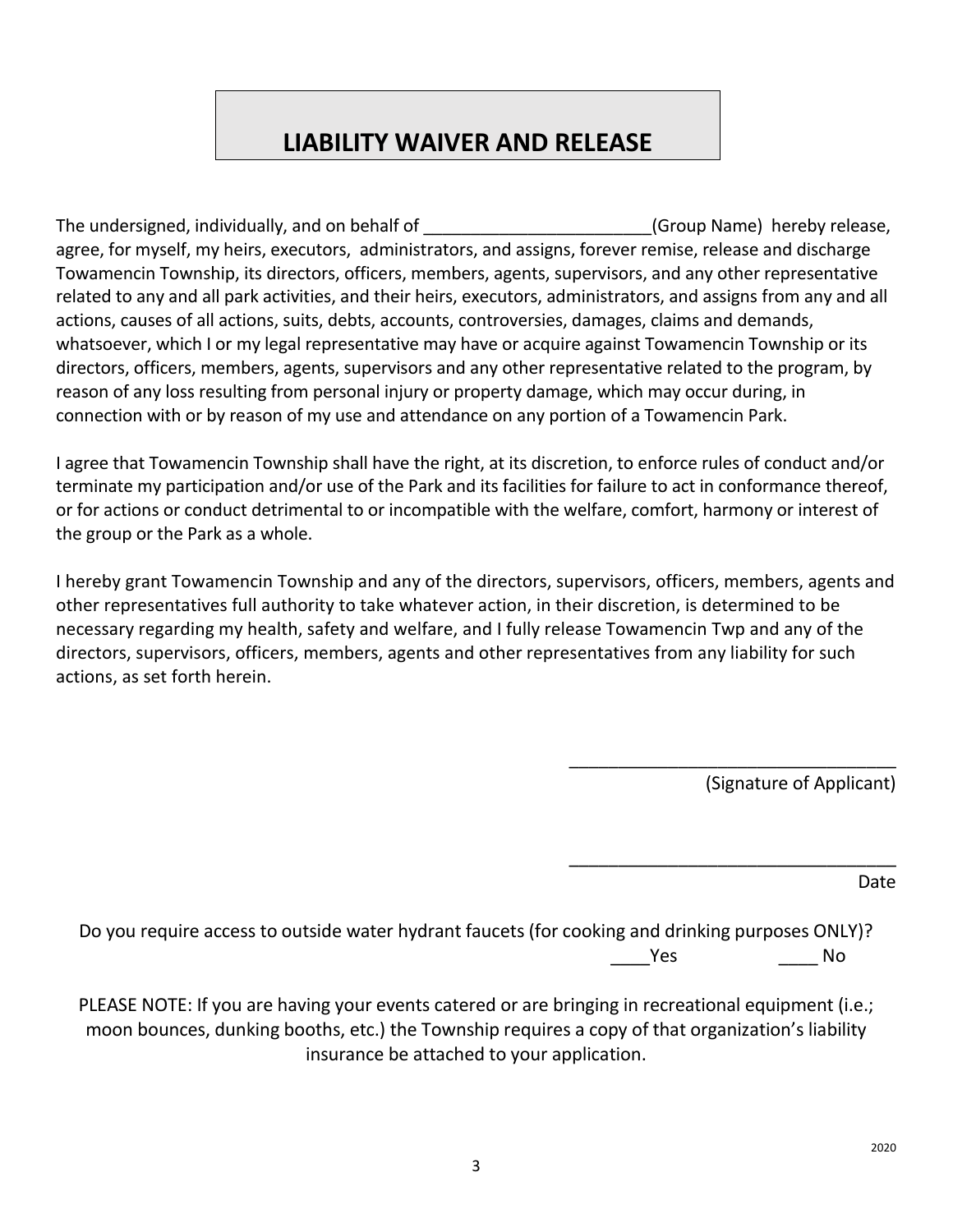# **PARK RULES AND REGULATIONS**

#### **All persons using park facilities in the Township of Towamencin shall abide by the following regulations:**

- 1. No group exceeding twenty-five (25) persons shall be allowed to use Township parks without a Parks Facilities Use Permit obtained from the Township Manager's Office.
- 2. The parks are open between the hours of 8 a.m. to dusk, except in those parks where other hours are posted.
- 3. The is a **6-hour rental maximum** for Fischer's Park pavilions.
- 4. Persons shall enter and leave a park by the entrances and exits provided for that purpose. Trail bollards may NOT be removed unless pre-approved.
- 5. Automobiles or other vehicles shall not be parked in any roadway or section of ground except in those areas designated for parking purposes, nor driven on any areas other than designated roads within the park. Failure to comply with these parking regulations will result in the forfeiture of the security deposit.
- 6. The washing, repair, or painting of any motor vehicle shall not be allowed in any park.
- 7. Intoxicating beverages shall not be possessed, sold, distributed, or consumed within a park.
- 8. No person shall be present in any Township park, open space or recreation area while under the influence of intoxicating beverages, drugs or any other controlled substances.
- 9. Disorderly conduct as defined in the statutes in the Commonwealth of Pennsylvania, Ordinance in the Township of Towamencin or in Common Law is prohibited.
- 10. Abusive, indecent or threatening language or any conduct that may annoy others shall not be allowed in the parks.
- 11. Unauthorized motor vehicles, whether licensed, or unlicensed, including motor bikes, motorcycles, mini-bikes, snowmobiles and any other motorized vehicles or cycles, are not permitted within the parks, open space or recreational areas.
- 12. No animals are allowed in the park or recreational areas unless attended and controlled by a leash. The individual in charge of an animal entering any park or recreational area is required to be in possession of proper implements for the gathering and disposing of animal feces. All feces will be collected immediately, not buried, but removed from the park or recreational area and placed in a trash receptacle or dumpster.
- 13. Defacing, injuring, displacing, removing or damaging any natural or artificial facility or appurtenance in the park shall not be permitted.
- 14. No persons shall scatter, drop, or leave litter in any portion of the park except in the receptacles provided for that purpose.
- 15. No person shall injure, deface, or destroy any notice, rules, or regulations for the use of a park posted or in any manner permanently fixed within the limits of same.
- 16. No one shall cut, injure, destroy, remove, disturb, interfere with or take any of the blossoms or fruit growing upon any tree, shrub, flower, or bush in a park.
- 17. Fires in parks shall only be allowed in designated areas where grills are provided. All fires are to be extinguished before leaving.
- 18. Groups or parties wishing to reserve a park facility shall apply for a permit prior to occupying such a facility. **Applications for a permit must be made at least ten (10) working days before the time the group or party desires to occupy the park** and a reservations fee must be paid according to the attached fee schedule to complete the reservation.
- 19. Use of township parks shall be restricted to persons who are residents of Towamencin Township or persons who are guests of the township residents, except for parks funded in part by federal or state grants.
- 20. Activities and games in the park shall take place in areas designated for such.
- 21. It shall be unlawful for any person or persons to bring into any park or any Township Open Space, or to discharge a weapon of any nature including firearms, air rifles, spring guns, bow and arrow, slingshots, BB guns or rifles or any other missiles or projectiles.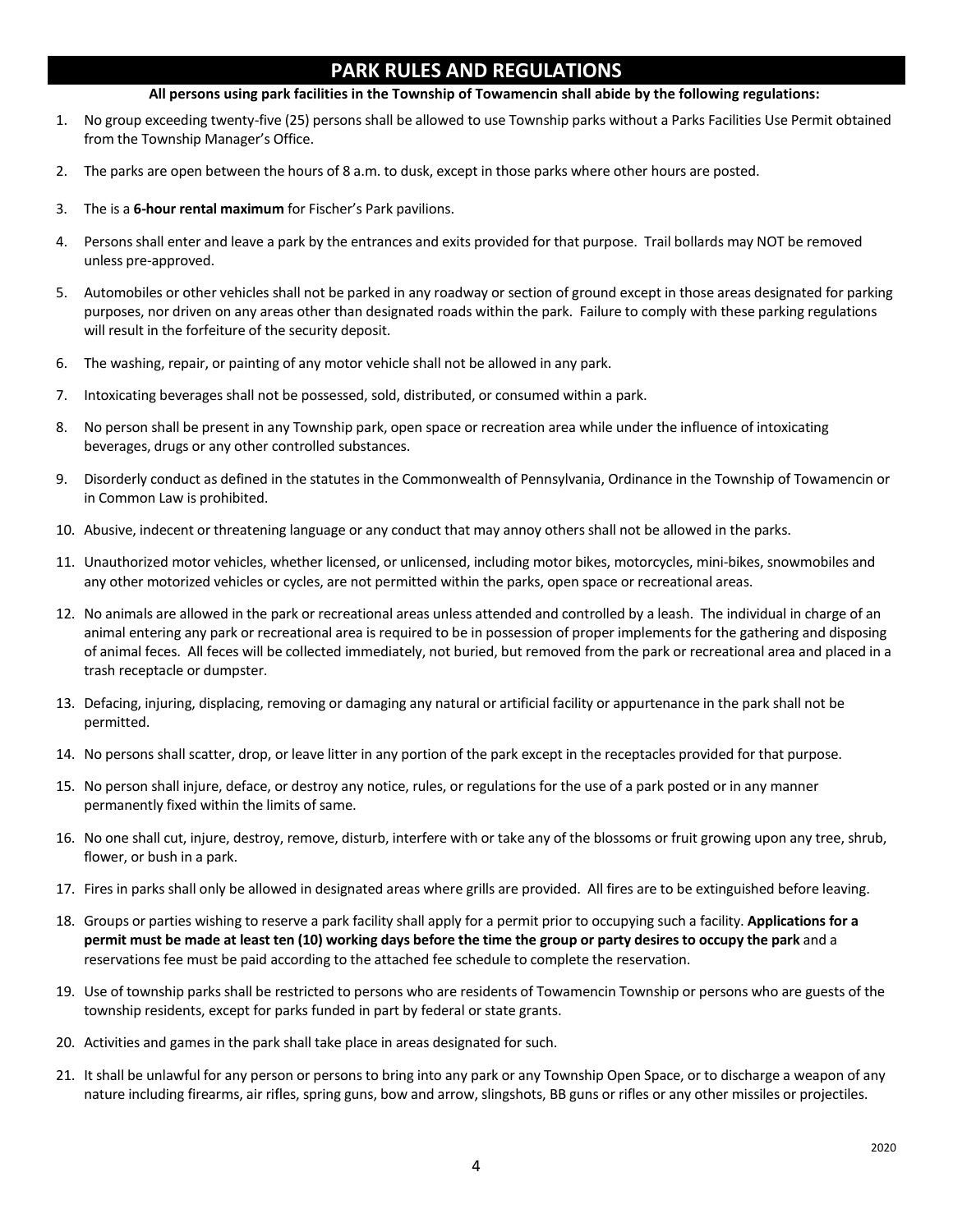- 22. It shall be unlawful to molest, annoy, strike, injure, maim, kill or destroy any animal life and/or animal habitat in the park.
- 23. No soliciting, posting of notices or advertisements, vending or any commercial activity is permitted in any township park except any concession as may be duly established by the Board of Township Supervisors.

# **FISCHER'S PARK PARKING REGULATIONS**

**Among the most pressing concerns of Towamencin Township, with regard to park rentals are vehicular parking arrangements and the potential for damage to the park and to the floodplain. All persons using the facilities at Fischer's Park shall abide by the following Towamencin Township Parking Regulations:**

- Parking area accommodates 148 cars.
- So to provide the general public with accessible parking spaces during events, no more than 50 spaces in parking area can be used for rental use(s).
- All groups renting park facilities shall identify any vehicles requiring access beyond designated parking areas (i.e., vendor trucks, bandstand flatbeds, etc.), needs to be approved by the Parks and Recreation Coordinator.
- No one shall park or drive in any area of the park where motor vehicles are restricted, unless they have express, written permission. (i.e., walking trails, grass areas, banks of creek, baseball field).
- Vehicles are *not* allowed to drive on the walking trails to drop-off or pick-up at the pavilions. This will only be permitted if the group has prior, written permission from the Township's Park & Recreation Department. Failure to comply with these regulations will result in the forfeiture of the security deposit.
- There is no parking permitted along any of the adjacent Township roads.
- Should there be no parking at Fischer's Park, please use the Bustard Park parking lot.
- *Failure to comply with the parking agreement will result in a loss of the security deposit.*